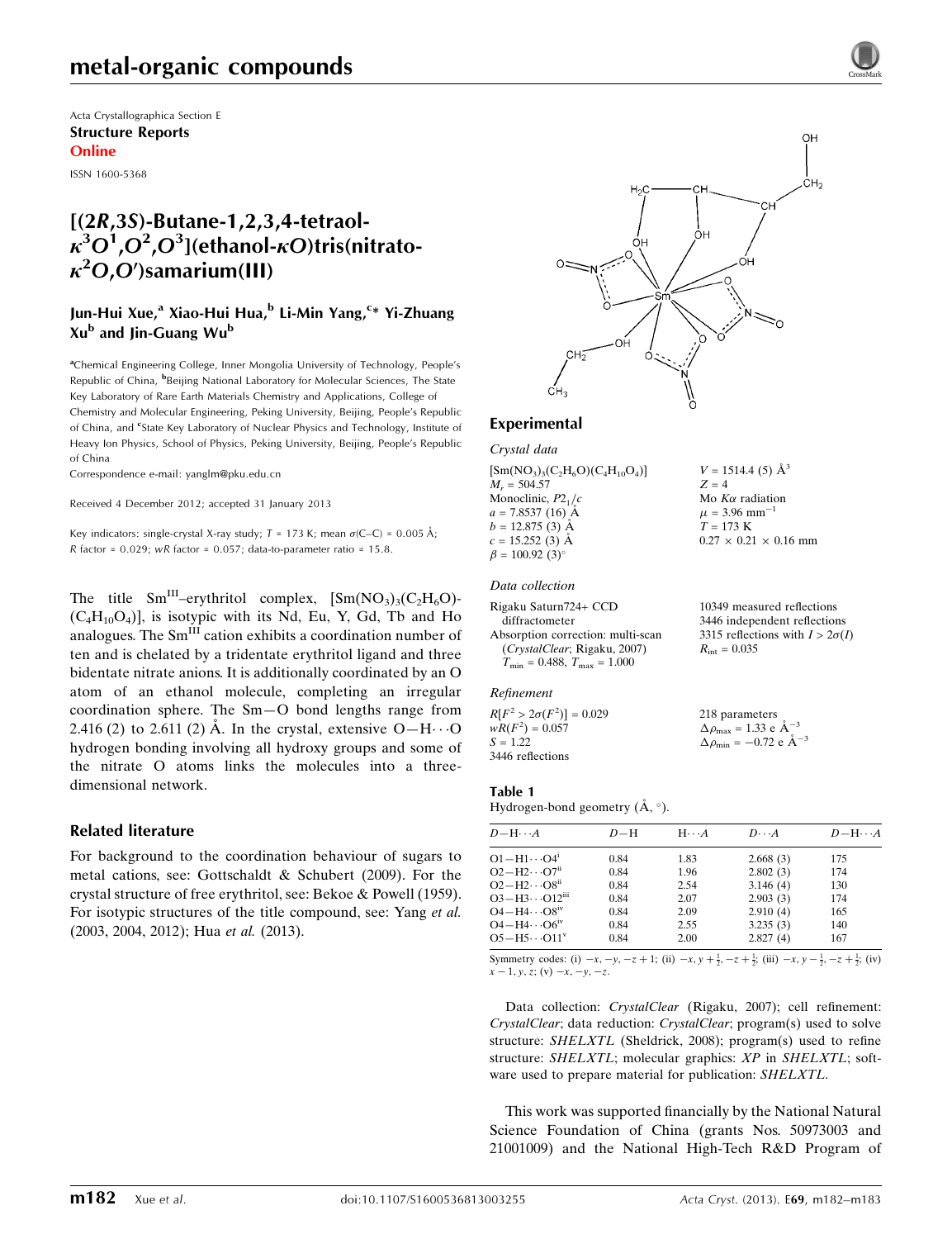China (863 Program) of MOST (No. 2010 A A03A406). Special thanks to Drs Hao, Wang and Liang for their assistance with the data collection.

Supplementary data and figures for this paper are available from the IUCr electronic archives (Reference: WM2711).

#### References

[Bekoe, A. & Powell, H. M. \(1959\).](https://scripts.iucr.org/cgi-bin/cr.cgi?rm=pdfbb&cnor=wm2711&bbid=BB1) Proc. R. Soc. London Ser. A, 250, 301–315.

- [Gottschaldt, M. & Schubert, U. S. \(2009\).](https://scripts.iucr.org/cgi-bin/cr.cgi?rm=pdfbb&cnor=wm2711&bbid=BB2) Chem. Eur. J. 15, 1548–1557.
- [Hua, X.-H., Xue, J.-H., Yang, L.-M., Xu, Y.-Z. & Wu, J.-G. \(2013\).](https://scripts.iucr.org/cgi-bin/cr.cgi?rm=pdfbb&cnor=wm2711&bbid=BB3) Acta Cryst. E69[, m162–m163.](https://scripts.iucr.org/cgi-bin/cr.cgi?rm=pdfbb&cnor=wm2711&bbid=BB3)
- Rigaku (2007). CrystalClear[. Rigaku Inc., Tokyo, Japan.](https://scripts.iucr.org/cgi-bin/cr.cgi?rm=pdfbb&cnor=wm2711&bbid=BB4)
- [Sheldrick, G. M. \(2008\).](https://scripts.iucr.org/cgi-bin/cr.cgi?rm=pdfbb&cnor=wm2711&bbid=BB5) Acta Cryst. A64, 112–122.
- [Yang, L. M., Hua, X. H., Xue, J. H., Pan, Q. H., Yu, L., Li, W. H., Xu, Y. Z.,](https://scripts.iucr.org/cgi-bin/cr.cgi?rm=pdfbb&cnor=wm2711&bbid=BB6) [Zhao, G. Z., Liu, L. M., Liu, K. X., Chen, J. E. & Wu, J. G. \(2012\).](https://scripts.iucr.org/cgi-bin/cr.cgi?rm=pdfbb&cnor=wm2711&bbid=BB6) Inorg. Chem. 51[, 499–510.](https://scripts.iucr.org/cgi-bin/cr.cgi?rm=pdfbb&cnor=wm2711&bbid=BB6)
- [Yang, L. M., Su, Y. L., Xu, Y. Z., Wang, Z. M., Guo, Z. H., Weng, S. F., Yan,](https://scripts.iucr.org/cgi-bin/cr.cgi?rm=pdfbb&cnor=wm2711&bbid=BB7) [C. H., Zhang, S. W. & Wu, J. G. \(2003\).](https://scripts.iucr.org/cgi-bin/cr.cgi?rm=pdfbb&cnor=wm2711&bbid=BB7) Inorg. Chem. 42, 5844–5856.
- [Yang, L. M., Su, Y. L., Xu, Y. Z., Zhang, S. W., Wu, J. G. & Zhao, K. \(2004\).](https://scripts.iucr.org/cgi-bin/cr.cgi?rm=pdfbb&cnor=wm2711&bbid=BB8) J. [Inorg. Biochem.](https://scripts.iucr.org/cgi-bin/cr.cgi?rm=pdfbb&cnor=wm2711&bbid=BB8) 98, 1251–1260.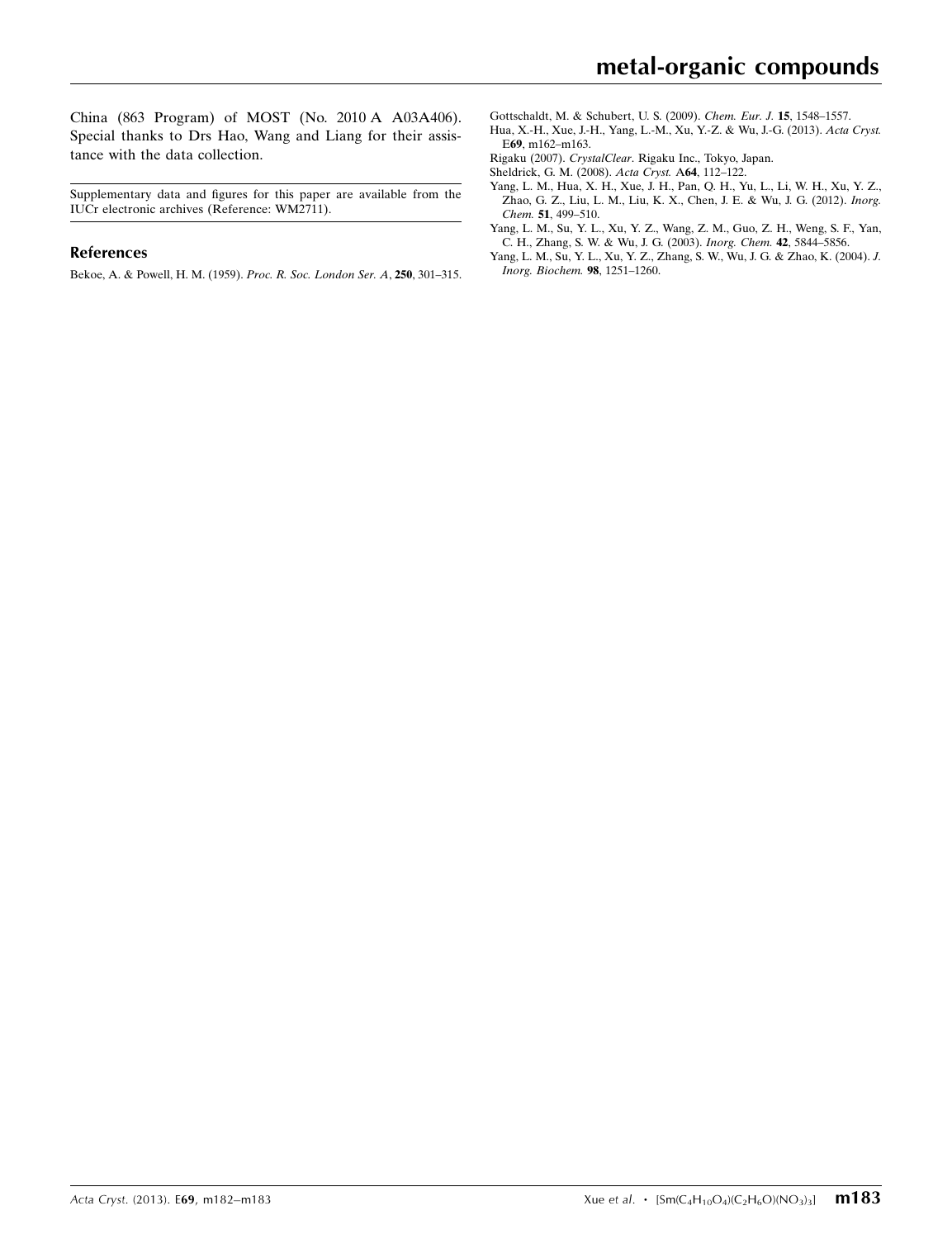# **supporting information**

*Acta Cryst.* (2013). E**69**, m182–m183 [doi:10.1107/S1600536813003255]

## $[(2R,3S)$ -Butane-1,2,3,4-tetraol- $\kappa$ <sup>3</sup> $O$ <sup>1</sup>, $O$ <sup>2</sup>, $O$ <sup>3</sup>](ethanol- $\kappa$ O)tris(nitrato*κ***2** *O***,***O***′)samarium(III)**

## **Jun-Hui Xue, Xiao-Hui Hua, Li-Min Yang, Yi-Zhuang Xu and Jin-Guang Wu**

## **S1. Comment**

Metal ions play important roles in the catalysis of numerous chemical and biological reactions. Interactions between carbohydrates (sugars) and metal ions may be involved in many biochemical processes (Gottschaldt & Schubert, 2009). Here the sugar alcohol erythritol was chosen as a model compound to study the coordination behavior of hydroxyl groups to *f*-block metal ions.

The molecular structure of the title complex,  $[Sm(C_4H_{10}O_4)(C_2H_5OH)(NO_3)]$ , denoted as SmEN, where E stands for erythritol, N stands for nitrate, is shown in Fig. 1. In the title compound the  $Sm<sup>III</sup>$  cation is 10-fold coordinated by three hydroxyl groups (O1, O2 and O3) from one erythritol molecule, by one hydroxyl group from ethanol (O5), and by three bidentate nitrate ions through O6, O7; O9, O10; O12, O13. The structure of SmEN is isotypic with its Nd, Eu, Y, Gd, Tb (Yang *et al.*, 2003, 2004, 2012) and Ho (Hua *et al.*, 2013) analogues. The Sm—O distances range from 2.416 (2) to 2.611 (2) Å, the average Sm—O distance being 2.499 Å. The C—C—C and the O—C–C bond angles of the central backbone in the free centrosymmetric erythritol molecule are 113° and 107°, respectively (Bekoe & Powell, 1959). After coordination, the C—C—C bond angles are 112.6 (3) and 116.7 (3)° and the O—C—C bond angles range from 104.0 (3) to  $111.6$  (3) $\degree$  in SmEN, which indicates a subtle change of the conformation of erythritol.

The extensive hydrogen bond network in SmEN is formed by O—H···O hydrogen bonds from coordinating and uncoordinating hydroxyl groups of erythritol and ethanol and the nitrate O atoms. The coordinating hydroxyl groups O1 of erythritol forms a hydrogen bond with the uncoordinating O4 hydroxyl group of a neighbouring erythritol molecule. The coordinating O2 hydroxyl group forms a bifurcated hydrogen bonds with two oxygen atoms from a nitrate ion (O7, O8). The coordinating hydroxyl group O3 forms a hydrogen bond with an oxygen atom from another nitrate ion (O12). The non-coordinating hydroxyl group O4 is a donor of a bifurcated hydrogen bond to O8 and O6 from one nitrate ion. The ethanol hydroxy group (O5) forms a hydrogen bond with an oxygen atom from a nitrate ion (O11). Details of the hydrogen bonding are given in Table 1 and Fig. 2.

## **S2. Experimental**

Sm(NO<sub>3</sub>)<sub>3</sub> 6H<sub>2</sub>O (3 mmol) and erythritol (3 mmol) were dissolved in 6 ml water and 6 ml ethanol. The solution was put on a water bath, and the temperature was raised to 353 K. Small aliquots of EtOH were periodically added to the solution during the heating process to prolong the reaction time. The resulting mixture was filtered and left for crystallization at room temperature. Suitable crystals for X-ray diffraction measuraments were obtained in the course of two weeks.

### **S3. Refinement**

C-bound H-atoms were placed in calculated positions and were included in the refinement in the riding model approximation,  $U_{iso}(H) = 1.5U_{eq}(C)$  for methyl group carbon atoms,  $U_{iso}(H) = 1.2U_{eq}(C)$  for the other carbon atoms. O-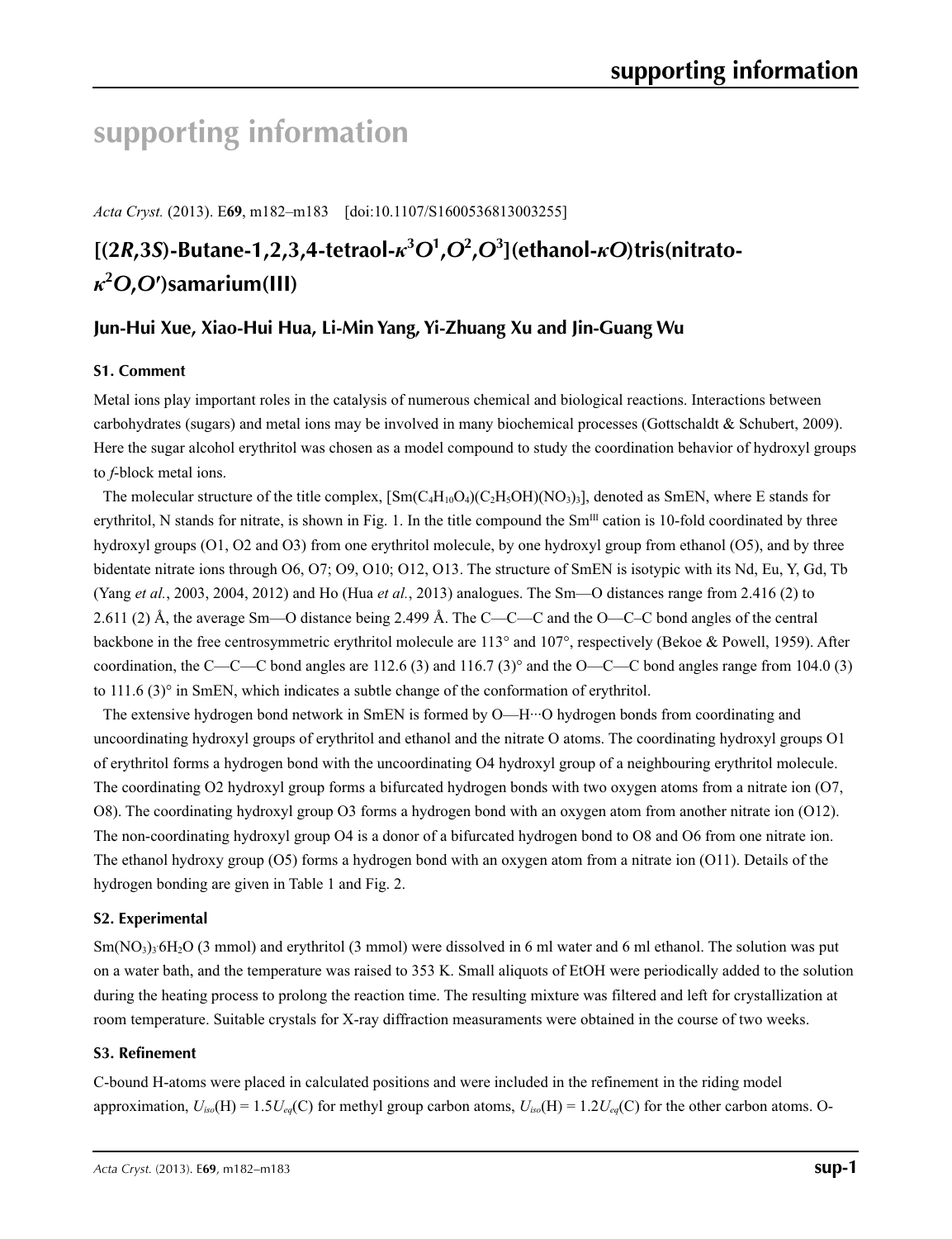bound H atoms were located in a difference Fourier map and were refined with distance constraints of O—H = 0.84 Å,  $U_{iso}(H) = 1.2 U_{eq}(O)$ . The two highest peaks in the difference map are 1.33 and 0.97 e-per  $\AA^3$ , respectively. The corresponding distances to the nearest atom, Sm1, are 0.866 and 0.864 Å.



## **Figure 1**

The molecular structure of the title complex with displacement ellipsoids drawn at the 30% probability level. Hydrogen atoms have been omitted for clarity.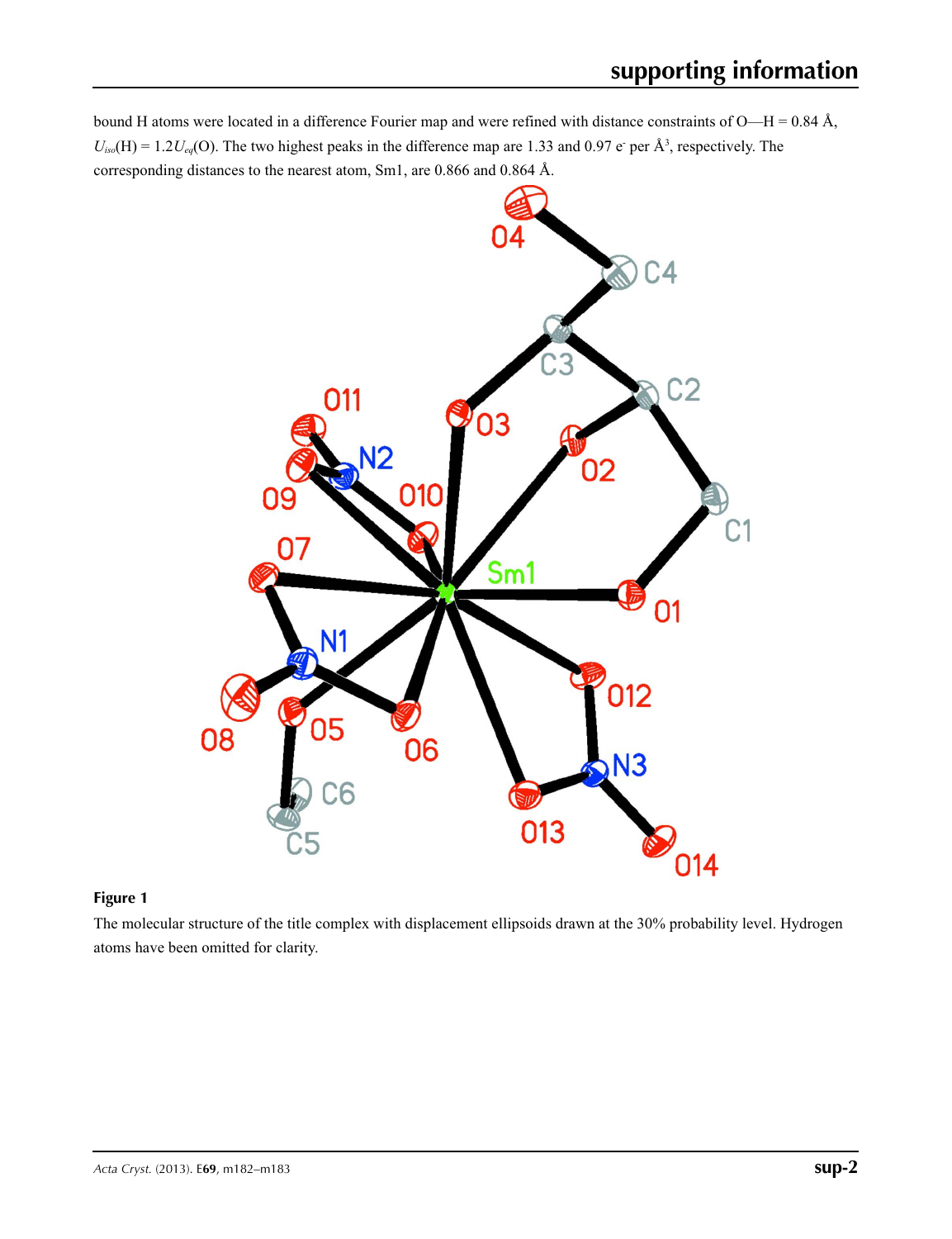

## **Figure 2**

The packing of the title complex, showing hydrogen bond interactions as dashed lines.

## [(2R,3S)-Butane-1,2,3,4-tetraol- $\kappa^3O^1$ , $O^2$ , $O^3$ ](ethanol- $\kappa O$ )tris(nitrato- $\kappa^2 O$ , $O'$ )samarium(III)

| $F(000) = 988$                         |
|----------------------------------------|
| $D_x = 2.213$ Mg m <sup>-3</sup>       |
| Mo Ka radiation, $\lambda = 0.71073$ Å |
| Cell parameters from 5882 reflections  |
| $\theta$ = 1.4–27.5°                   |
| $\mu$ = 3.96 mm <sup>-1</sup>          |
| $T = 173 \text{ K}$                    |
| Block, colorless                       |
| $0.27 \times 0.21 \times 0.16$ mm      |
|                                        |
|                                        |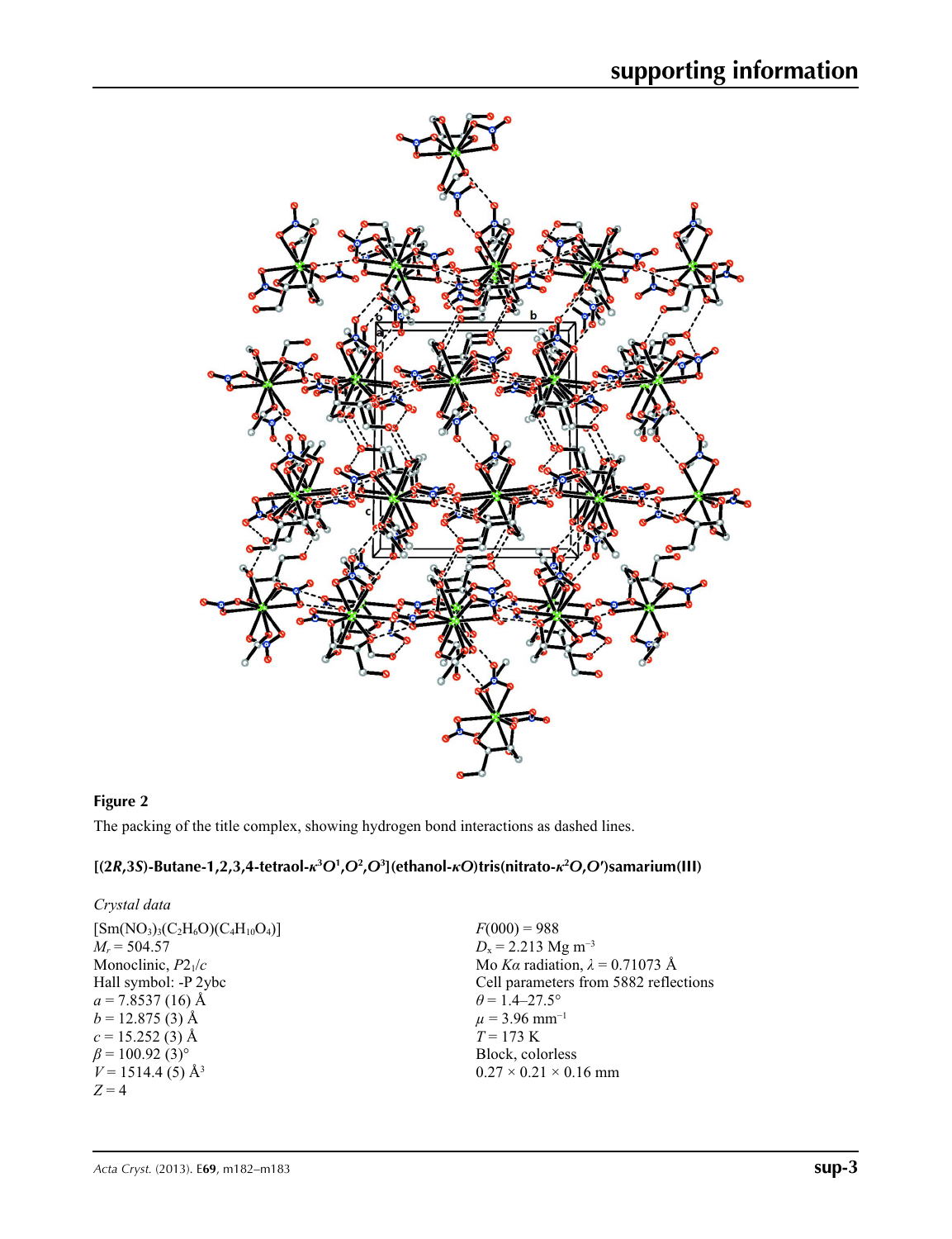*Data collection*

| Rigaku Saturn724+ CCD<br>diffractometer<br>Radiation source: fine-focus sealed tube<br>Graphite monochromator<br>Detector resolution: $28.5714$ pixels mm <sup>-1</sup><br>$\omega$ scans fixed at = 45°<br>Absorption correction: multi-scan<br><i>(CrystalClear</i> ; Rigaku, 2007)<br>$T_{\min} = 0.488$ , $T_{\max} = 1.000$ | 10349 measured reflections<br>3446 independent reflections<br>3315 reflections with $I > 2\sigma(I)$<br>$R_{\text{int}} = 0.035$<br>$\theta_{\text{max}} = 27.5^{\circ}, \theta_{\text{min}} = 2.1^{\circ}$<br>$h = -10 \rightarrow 10$<br>$k = -16 \rightarrow 15$<br>$l = -19 \rightarrow 19$                                                                                                            |
|----------------------------------------------------------------------------------------------------------------------------------------------------------------------------------------------------------------------------------------------------------------------------------------------------------------------------------|------------------------------------------------------------------------------------------------------------------------------------------------------------------------------------------------------------------------------------------------------------------------------------------------------------------------------------------------------------------------------------------------------------|
| Refinement                                                                                                                                                                                                                                                                                                                       |                                                                                                                                                                                                                                                                                                                                                                                                            |
| Refinement on $F^2$<br>Least-squares matrix: full<br>$R[F^2 > 2\sigma(F^2)] = 0.029$<br>$wR(F^2) = 0.057$<br>$S = 1.22$<br>3446 reflections<br>218 parameters<br>0 restraints<br>Primary atom site location: structure-invariant<br>direct methods                                                                               | Secondary atom site location: difference Fourier<br>map<br>Hydrogen site location: inferred from<br>neighbouring sites<br>H-atom parameters constrained<br>$w = 1/[\sigma^2(F_0^2) + (0.010P)^2 + 2.6923P]$<br>where $P = (F_0^2 + 2F_c^2)/3$<br>$(\Delta/\sigma)_{\text{max}} = 0.001$<br>$\Delta\rho_{\text{max}} = 1.33 \text{ e } \text{\AA}^{-3}$<br>$\Delta\rho_{\rm min} = -0.72$ e Å <sup>-3</sup> |

## *Special details*

**Geometry**. All esds (except the esd in the dihedral angle between two l.s. planes) are estimated using the full covariance matrix. The cell esds are taken into account individually in the estimation of esds in distances, angles and torsion angles; correlations between esds in cell parameters are only used when they are defined by crystal symmetry. An approximate (isotropic) treatment of cell esds is used for estimating esds involving l.s. planes.

**Refinement**. Refinement of  $F^2$  against ALL reflections. The weighted R-factor wR and goodness of fit S are based on  $F^2$ , conventional R-factors R are based on F, with F set to zero for negative  $F^2$ . The threshold expression of  $F^2 > 2 \text{sigma}(F^2)$  is used only for calculating R-factors(gt) etc. and is not relevant to the choice of reflections for refinement. R-factors based on  $F<sup>2</sup>$  are statistically about twice as large as those based on F, and R- factors based on ALL data will be even larger.

*Fractional atomic coordinates and isotropic or equivalent isotropic displacement parameters (Å<sup>2</sup>)* 

|                 | $\mathcal{X}$ | $\mathcal{Y}$  | $\mathcal{Z}$  | $U_{\rm iso}$ */ $U_{\rm eq}$ |  |
|-----------------|---------------|----------------|----------------|-------------------------------|--|
| Sm1             | 0.12473(2)    | 0.103866(13)   | 0.245568(11)   | 0.01311(6)                    |  |
| O <sub>2</sub>  | $-0.1453(3)$  | 0.19005(18)    | 0.26026(15)    | 0.0152(5)                     |  |
| H2              | $-0.1627$     | 0.2536         | 0.2497         | $0.018*$                      |  |
| O7              | 0.1854(3)     | $-0.09504(18)$ | 0.26433(17)    | 0.0191(5)                     |  |
| O <sub>12</sub> | 0.1760(3)     | 0.2978(2)      | 0.23049(18)    | 0.0226(6)                     |  |
| O <sub>9</sub>  | $-0.0707(3)$  | 0.0131(2)      | 0.11892(18)    | 0.0237(6)                     |  |
| O <sub>3</sub>  | $-0.0744(3)$  | 0.00648(18)    | 0.32999(16)    | 0.0172(5)                     |  |
| H <sub>3</sub>  | $-0.1087$     | $-0.0539$      | 0.3152         | $0.021*$                      |  |
| O <sub>1</sub>  | 0.1328(3)     | 0.17252(18)    | 0.39375(16)    | 0.0171(5)                     |  |
| H1              | 0.1753        | 0.1387         | 0.4398         | $0.021*$                      |  |
| O <sub>10</sub> | $-0.0309(3)$  | 0.1772(2)      | 0.10178(17)    | 0.0219(5)                     |  |
| O <sub>14</sub> | 0.4196(3)     | 0.3751(2)      | 0.2861(2)      | 0.0298(6)                     |  |
| O11             | $-0.2048(3)$  | 0.0930(2)      | $-0.00145(18)$ | 0.0284(6)                     |  |
| O <sub>6</sub>  | 0.3562(3)     | 0.00887(19)    | 0.35122(17)    | 0.0202(5)                     |  |
| O4              | $-0.2725(3)$  | $-0.0768(2)$   | 0.45451(17)    | 0.0217(5)                     |  |
| H4              | $-0.3741$     | $-0.0886$      | 0.4274         | $0.026*$                      |  |
|                 |               |                |                |                               |  |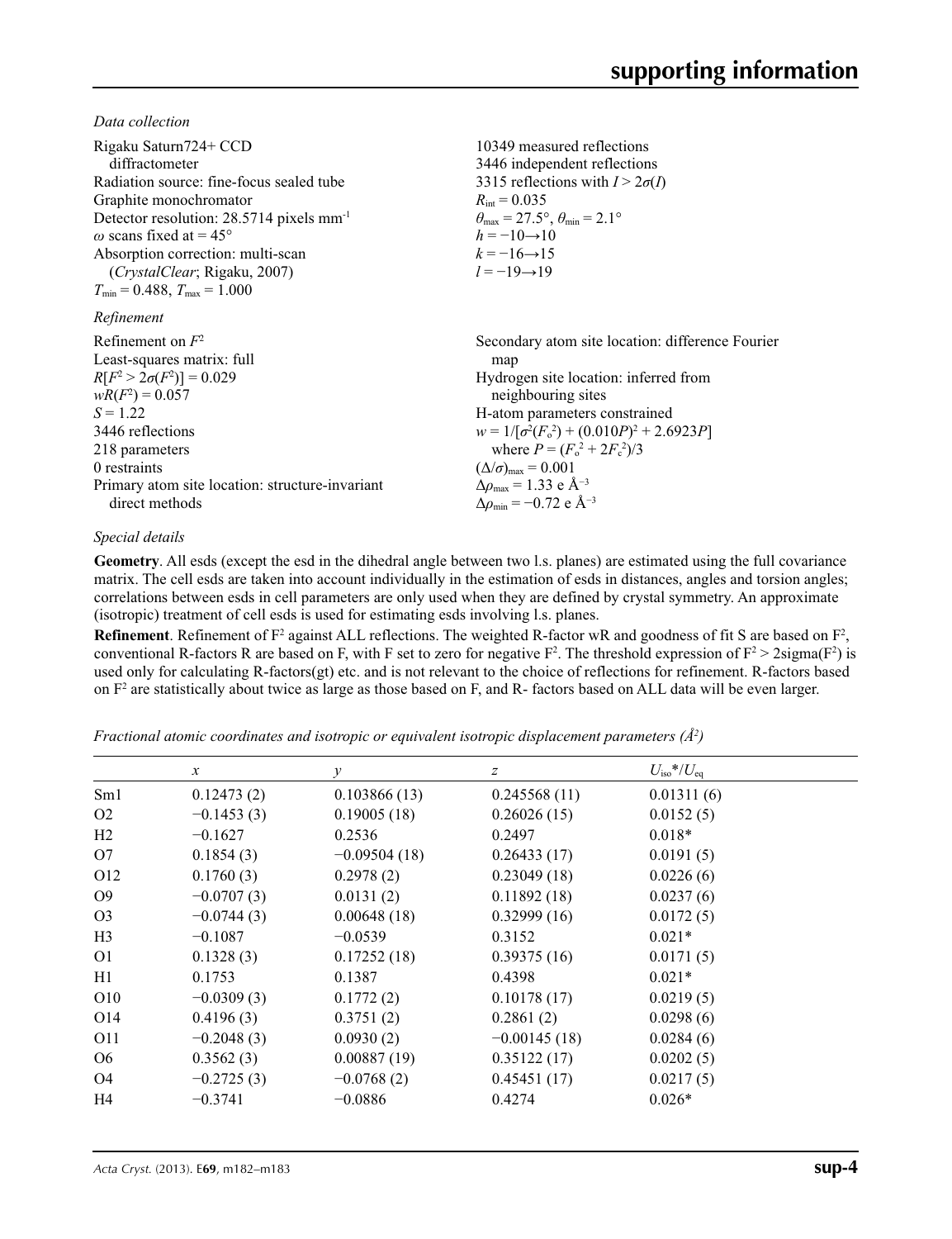| N1               | 0.3140(4)    | $-0.0835(2)$ | 0.3280(2)   | 0.0187(6) |  |
|------------------|--------------|--------------|-------------|-----------|--|
| N2               | $-0.1050(4)$ | 0.0942(2)    | 0.0709(2)   | 0.0209(7) |  |
| O13              | 0.3997(3)    | 0.20661(19)  | 0.28786(18) | 0.0233(6) |  |
| O <sub>8</sub>   | 0.3934(4)    | $-0.1577(2)$ | 0.36532(19) | 0.0288(6) |  |
| O <sub>5</sub>   | 0.3062(3)    | 0.0520(2)    | 0.14084(17) | 0.0225(6) |  |
| H <sub>5</sub>   | 0.2654       | 0.0050       | 0.1047      | $0.027*$  |  |
| N <sub>3</sub>   | 0.3355(4)    | 0.2958(2)    | 0.2693(2)   | 0.0180(6) |  |
| C <sub>5</sub>   | 0.4524(4)    | 0.0950(3)    | 0.1065(3)   | 0.0218(8) |  |
| H <sub>5</sub> A | 0.5248       | 0.0378       | 0.0904      | $0.026*$  |  |
| H5B              | 0.5250       | 0.1374       | 0.1535      | $0.026*$  |  |
| C <sub>3</sub>   | $-0.2160(4)$ | 0.0631(3)    | 0.3569(2)   | 0.0155(7) |  |
| H3A              | $-0.3252$    | 0.0467       | 0.3137      | $0.019*$  |  |
| C <sub>4</sub>   | $-0.2402(4)$ | 0.0320(3)    | 0.4494(2)   | 0.0195(7) |  |
| H <sub>4</sub> A | $-0.1348$    | 0.0504       | 0.4933      | $0.023*$  |  |
| H4B              | $-0.3388$    | 0.0712       | 0.4650      | $0.023*$  |  |
| C2               | $-0.1785(4)$ | 0.1780(3)    | 0.3500(2)   | 0.0166(7) |  |
| H2A              | $-0.2836$    | 0.2190       | 0.3562      | $0.020*$  |  |
| C1               | $-0.0225(4)$ | 0.2200(3)    | 0.4137(2)   | 0.0191(7) |  |
| H1A              | $-0.0164$    | 0.2964       | 0.4072      | $0.023*$  |  |
| H1B              | $-0.0328$    | 0.2042       | 0.4760      | $0.023*$  |  |
| C <sub>6</sub>   | 0.3896(5)    | 0.1610(3)    | 0.0262(3)   | 0.0275(9) |  |
| H6A              | 0.3223       | 0.1182       | $-0.0212$   | $0.041*$  |  |
| H6B              | 0.4892       | 0.1912       | 0.0052      | $0.041*$  |  |
| H <sub>6</sub> C | 0.3162       | 0.2168       | 0.0421      | $0.041*$  |  |
|                  |              |              |             |           |  |

*Atomic displacement parameters (Å2 )*

|                 | $U^{11}$   | $U^{22}$    | $U^{33}$    | $U^{12}$      | $U^{13}$      | $U^{23}$      |
|-----------------|------------|-------------|-------------|---------------|---------------|---------------|
| Sm <sub>1</sub> | 0.01387(8) | 0.01135(10) | 0.01389(10) | $-0.00053(6)$ | 0.00207(6)    | $-0.00031(7)$ |
| O <sub>2</sub>  | 0.0215(12) | 0.0087(12)  | 0.0153(12)  | 0.0035(9)     | 0.0037(9)     | 0.0039(10)    |
| O7              | 0.0174(11) | 0.0155(13)  | 0.0231(14)  | $-0.0022(9)$  | 0.0010(10)    | $-0.0016(11)$ |
| O12             | 0.0181(12) | 0.0197(14)  | 0.0275(14)  | $-0.0009(10)$ | $-0.0017(10)$ | 0.0055(11)    |
| O <sub>9</sub>  | 0.0284(13) | 0.0166(13)  | 0.0248(14)  | $-0.0026(10)$ | 0.0019(11)    | 0.0012(12)    |
| O <sub>3</sub>  | 0.0183(11) | 0.0105(12)  | 0.0238(13)  | $-0.0014(9)$  | 0.0068(9)     | $-0.0022(10)$ |
| O <sub>1</sub>  | 0.0166(11) | 0.0180(13)  | 0.0160(12)  | 0.0031(9)     | 0.0012(9)     | $-0.0009(10)$ |
| O10             | 0.0270(13) | 0.0205(14)  | 0.0164(13)  | $-0.0053(10)$ | $-0.0001(10)$ | 0.0012(11)    |
| O14             | 0.0291(15) | 0.0187(14)  | 0.0410(18)  | $-0.0112(11)$ | 0.0052(12)    | $-0.0063(13)$ |
| O11             | 0.0265(14) | 0.0382(17)  | 0.0175(14)  | $-0.0043(12)$ | $-0.0032(10)$ | $-0.0024(13)$ |
| O <sub>6</sub>  | 0.0203(12) | 0.0134(13)  | 0.0251(14)  | $-0.0014(9)$  | $-0.0003(10)$ | $-0.0033(11)$ |
| O <sub>4</sub>  | 0.0221(12) | 0.0227(14)  | 0.0191(13)  | $-0.0042(10)$ | 0.0007(10)    | 0.0073(11)    |
| N1              | 0.0196(14) | 0.0170(16)  | 0.0195(16)  | 0.0000(11)    | 0.0033(11)    | $-0.0010(13)$ |
| N2              | 0.0178(14) | 0.0254(18)  | 0.0192(16)  | $-0.0023(12)$ | 0.0026(11)    | $-0.0017(14)$ |
| O13             | 0.0179(12) | 0.0166(13)  | 0.0341(15)  | $-0.0003(10)$ | 0.0016(10)    | 0.0005(12)    |
| O <sub>8</sub>  | 0.0349(15) | 0.0151(14)  | 0.0336(16)  | 0.0075(11)    | $-0.0005(12)$ | 0.0065(12)    |
| O <sub>5</sub>  | 0.0235(13) | 0.0224(14)  | 0.0238(14)  | $-0.0037(10)$ | 0.0102(10)    | $-0.0061(12)$ |
| N <sub>3</sub>  | 0.0186(14) | 0.0140(15)  | 0.0216(16)  | $-0.0031(11)$ | 0.0045(11)    | 0.0005(13)    |
| C <sub>5</sub>  | 0.0175(16) | 0.024(2)    | 0.026(2)    | 0.0004(14)    | 0.0094(14)    | 0.0040(17)    |
| C <sub>3</sub>  | 0.0139(15) | 0.0161(18)  | 0.0167(17)  | 0.0029(12)    | 0.0033(12)    | 0.0012(14)    |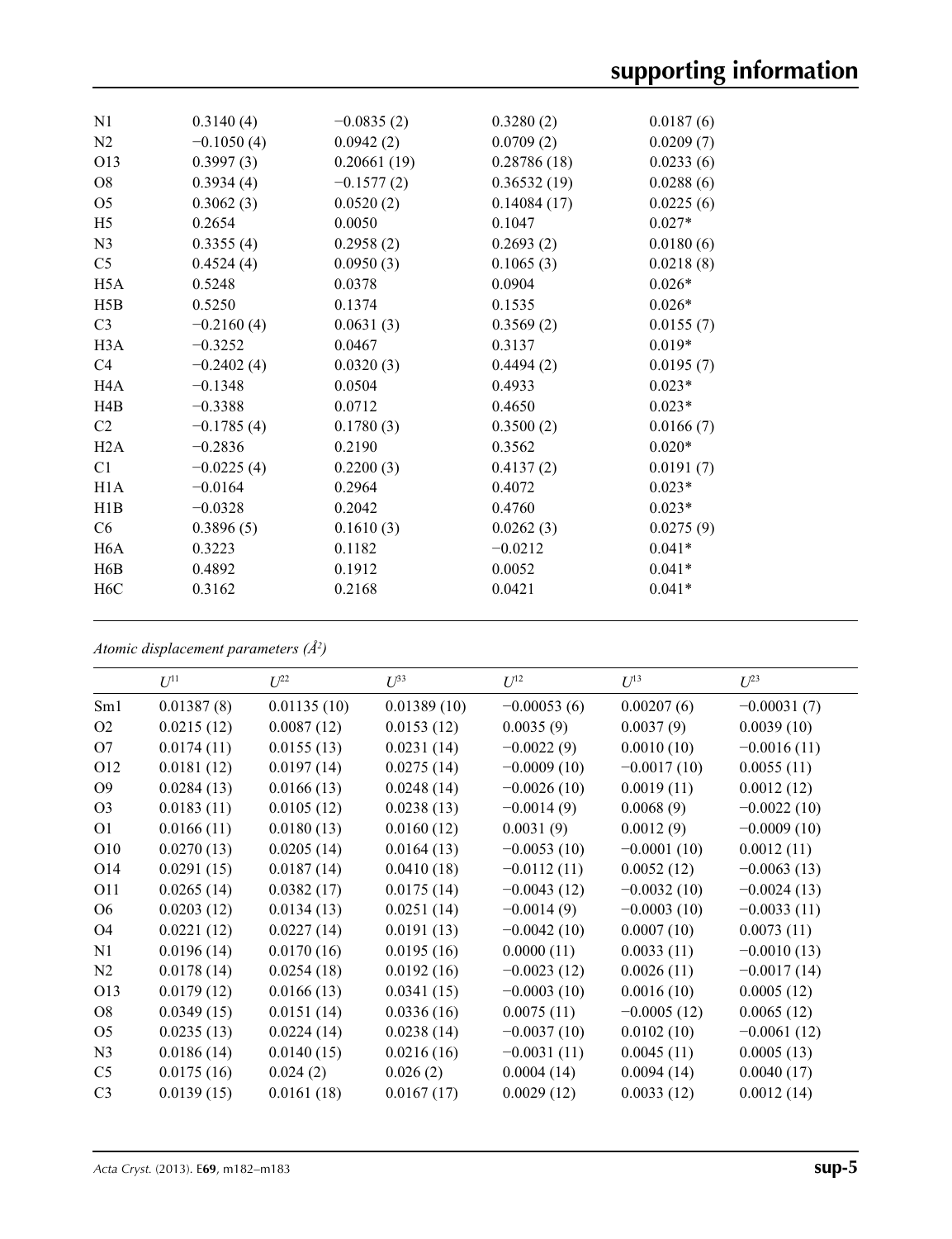# **supporting information**

| C <sub>4</sub> | 0.0222(17) | 0.0183(19) | 0.0178(18) | $-0.0003(14)$ | 0.0036(13) | 0.0040(15)    |
|----------------|------------|------------|------------|---------------|------------|---------------|
| C <sub>2</sub> | 0.0175(15) | 0.0160(18) | 0.0176(18) | 0.0031(13)    | 0.0066(13) | 0.0007(15)    |
| C <sub>1</sub> | 0.0207(17) | 0.0159(18) | 0.0215(19) | 0.0023(13)    | 0.0062(14) | $-0.0031(15)$ |
| C <sub>6</sub> | 0.035(2)   | 0.023(2)   | 0.023(2)   | $-0.0038(16)$ | 0.0037(16) | 0.0020(17)    |

| Geometric parameters $(\AA, \theta)$ |  |  |
|--------------------------------------|--|--|
|--------------------------------------|--|--|

| $Sm1 - O1$        | 2.416(2)  | $O6 - N1$        | 1.267(4)   |
|-------------------|-----------|------------------|------------|
| $Sm1 - O5$        | 2.427(3)  | $O4 - C4$        | 1.429(4)   |
| $Sm1 - O2$        | 2.441(2)  | $O4 - H4$        | 0.8400     |
| $Sm1 - O10$       | 2.486(3)  | $N1 - 08$        | 1.221(4)   |
| $Sm1 - O6$        | 2.507(2)  | $O13 - N3$       | 1.265(4)   |
| $Sm1 - O13$       | 2.511(2)  | $O5 - C5$        | 1.459(4)   |
| $Sm1 - O9$        | 2.516(3)  | $O5 - H5$        | 0.8400     |
| $Sm1 - O3$        | 2.537(2)  | $C5-C6$          | 1.496(5)   |
| $Sm1 - O12$       | 2.547(3)  | $C5 - H5A$       | 0.9900     |
| $Sm1 - O7$        | 2.611(2)  | $C5 - H5B$       | 0.9900     |
| $O2 - C2$         | 1.448(4)  | $C3-C4$          | 1.512(5)   |
| $O2-H2$           | 0.8400    | $C3-C2$          | 1.516(5)   |
| $O7 - N1$         | 1.270(4)  | $C3 - H3A$       | 1.0000     |
| $O12 - N3$        | 1.280(4)  | $C4 - H4A$       | 0.9900     |
| $O9 - N2$         | 1.275(4)  | $C4 - H4B$       | 0.9900     |
| $O3-C3$           | 1.453(4)  | $C2-C1$          | 1.512(5)   |
| $O3-H3$           | 0.8400    | $C2 - H2A$       | 1.0000     |
| $O1 - C1$         | 1.448(4)  | $Cl-H1A$         | 0.9900     |
| $O1 - H1$         | 0.8400    | Cl—H1B           | 0.9900     |
| $O10 - N2$        | 1.265(4)  | $C6 - H6A$       | 0.9800     |
| $O14 - N3$        | 1.216(4)  | $C6 - H6B$       | 0.9800     |
| $O11 - N2$        | 1.227(4)  | $C6 - H6C$       | 0.9800     |
| $O1 - Sm1 - O5$   | 143.28(8) | $Cl - O1 - H1$   | 105.1      |
| $O1 - Sm1 - O2$   | 67.50(8)  | $Sm1 - O1 - H1$  | 121.9      |
| $O5 - Sm1 - O2$   | 144.50(8) | $N2 - 010 - Sm1$ | 97.0(2)    |
| $O1 - Sml - O10$  | 127.41(8) | $N1 - 06 - Sm1$  | 99.15 (18) |
| $O5 - Sml - O10$  | 77.06 (9) | $C4 - O4 - H4$   | 108.2      |
| $O2 - Sm1 - O10$  | 67.52(8)  | $O8 - N1 - O6$   | 121.3(3)   |
| $O1 - Sml - O6$   | 71.93(8)  | $O8 - N1 - O7$   | 121.8(3)   |
| $O5 - Sm1 - O6$   | 81.04(9)  | $O6 - N1 - O7$   | 116.8(3)   |
| $O2 - Sml - O6$   | 134.38(8) | $O11 - N2 - O10$ | 121.1(3)   |
| $O10 - Sm1 - O6$  | 158.09(9) | $O11 - N2 - O9$  | 122.4(3)   |
| $O1 - Sml - O13$  | 72.42 (9) | $O10 - N2 - O9$  | 116.5(3)   |
| $O5 - Sm1 - O13$  | 74.36(9)  | $N3 - 013 - Sm1$ | 97.69(18)  |
| $O2 - Sml - O13$  | 117.19(8) | $C5 - 05 - Sm1$  | 137.0(2)   |
| $O10 - Sm1 - O13$ | 106.37(9) | $C5 - O5 - H5$   | 105.5      |
| $O6 - Sml - O13$  | 66.94(8)  | $Sm1 - O5 - H5$  | 115.6      |
| $O1 - Sml - O9$   | 142.39(8) | $O14 - N3 - O13$ | 122.5(3)   |
| $O5 - Sm1 - O9$   | 73.49(9)  | $O14 - N3 - O12$ | 121.7(3)   |
| $O2 - Sm1 - O9$   | 82.37(8)  | $O13 - N3 - O12$ | 115.8(3)   |
|                   |           |                  |            |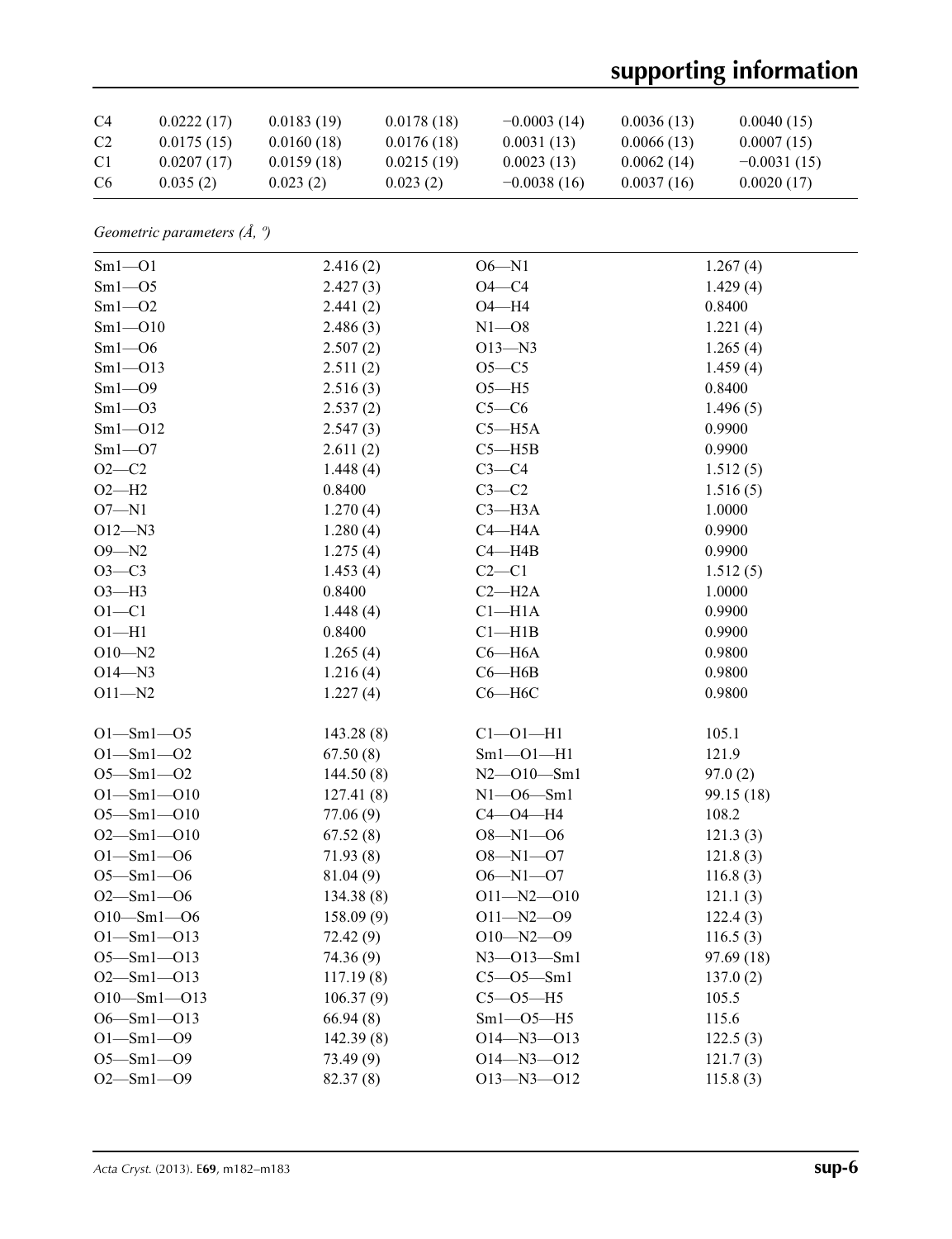| $O10 - Sm1 - O9$  | 51.15(8)    | $O5-C5-C6$       | 110.4(3) |
|-------------------|-------------|------------------|----------|
| $O6 - Sm1 - O9$   | 121.97(8)   | $O5-C5-H5A$      | 109.6    |
| $O13 - Sm1 - O9$  | 144.30(9)   | $C6-C5-H5A$      | 109.6    |
| $O1 - Sm1 - O3$   | 67.40(8)    | $O5-C5-H5B$      | 109.6    |
| $O5 - Sm1 - O3$   | 133.87(8)   | $C6-C5-H5B$      | 109.6    |
| $O2 - Sm1 - O3$   | 63.15(8)    | $H5A - C5 - H5B$ | 108.1    |
| $O10 - Sm1 - O3$  | 112.83(8)   | $O3-C3-C4$       | 111.6(3) |
| $O6 - Sm1 - O3$   | 82.77(8)    | $O3-C3-C2$       | 107.5(3) |
| $O13 - Sm1 - O3$  | 135.47(8)   | $C4-C3-C2$       | 112.6(3) |
| $O9 - Sm1 - O3$   | 79.34(8)    | ОЗ-СЗ-НЗА        | 108.3    |
| $O1 - Sm1 - O12$  | 75.47(8)    | $C4-C3-H3A$      | 108.3    |
| $O5 - Sm1 - O12$  | 95.05(9)    | $C2-C3-H3A$      | 108.3    |
| $O2 - Sm1 - O12$  | 73.59(8)    | $O4 - C4 - C3$   | 111.5(3) |
| $O10 - Sm1 - O12$ | 66.89(8)    | $O4-C4-H4A$      | 109.3    |
| $O6 - Sml - O12$  | 115.38(8)   | $C3-C4-H4A$      | 109.3    |
| $O13 - Sm1 - O12$ | 50.47(8)    | $O4 - C4 - H4B$  | 109.3    |
| $O9 - Sm1 - O12$  | 118.03(8)   | $C3-C4-HAB$      | 109.3    |
| $O3 - Sml - O12$  | 130.81(8)   | H4A-C4-H4B       | 108.0    |
| $O1 - Sm1 - O7$   | 106.52(8)   | $O2 - C2 - C1$   | 107.5(3) |
| $O5 - Sm1 - O7$   | 71.60(8)    | $O2 - C2 - C3$   | 104.0(3) |
| $O2 - Sm1 - O7$   | 125.41(8)   | $C1-C2-C3$       | 116.7(3) |
| $O10 - Sm1 - O7$  | 121.23(8)   | $O2-C2-H2A$      | 109.5    |
| $O6 - Sm1 - O7$   | 49.91 $(8)$ | $C1-C2-H2A$      | 109.5    |
| $O13 - Sm1 - O7$  | 111.01(8)   | $C3-C2-H2A$      | 109.5    |
| $O9 - Sml - O7$   | 72.58(8)    | $O1 - C1 - C2$   | 109.1(3) |
| $O3 - Sm1 - O7$   | 64.96(8)    | $O1-C1-H1A$      | 109.9    |
| $O12 - Sm1 - O7$  | 160.58(8)   | $C2-C1-H1A$      | 109.9    |
| $C2 - 02 - 5m1$   | 110.65(18)  | $O1 - C1 - H1B$  | 109.9    |
| $C2 - O2 - H2$    | 103.5       | $C2-C1-H1B$      | 109.9    |
| $Sm1 - O2 - H2$   | 122.5       | $H1A - C1 - H1B$ | 108.3    |
| $N1 - 07 - Sm1$   | 94.10 (18)  | $C5-C6-H6A$      | 109.5    |
| $N3 - 012 - Sm1$  | 95.50 (19)  | $C5-C6-HAB$      | 109.5    |
| $N2 - 09 - Sm1$   | 95.30 (19)  | $H6A - C6 - H6B$ | 109.5    |
| $C3 - O3 - Sm1$   | 118.28(18)  | $C5-C6-H6C$      | 109.5    |
| $C3 - O3 - H3$    | 108.5       | Н6А-С6-Н6С       | 109.5    |
| $Sm1 - O3 - H3$   | 121.2       | Н6В-С6-Н6С       | 109.5    |
| $C1 - 01 - Sm1$   | 118.48 (19) |                  |          |

*Hydrogen-bond geometry (Å, º)*

| $D$ —H… $A$                         | $D$ —H | $H \cdots A$ | $D\cdots A$ | $D$ —H… $A$ |
|-------------------------------------|--------|--------------|-------------|-------------|
| $O1 - H1 \cdots O4$                 | 0.84   | 1.83         | 2.668(3)    | 175         |
| $O2$ —H $2 \cdots$ O7 <sup>ii</sup> | 0.84   | 1.96         | 2.802(3)    | 174         |
| $O2$ —H $2 \cdots O8$ <sup>ii</sup> | 0.84   | 2.54         | 3.146(4)    | 130         |
| $O3$ —H $3$ … $O12$ iii             | 0.84   | 2.07         | 2.903(3)    | 174         |
| $O4 - H4 \cdots O8$ iv              | 0.84   | 2.09         | 2.910(4)    | 165         |